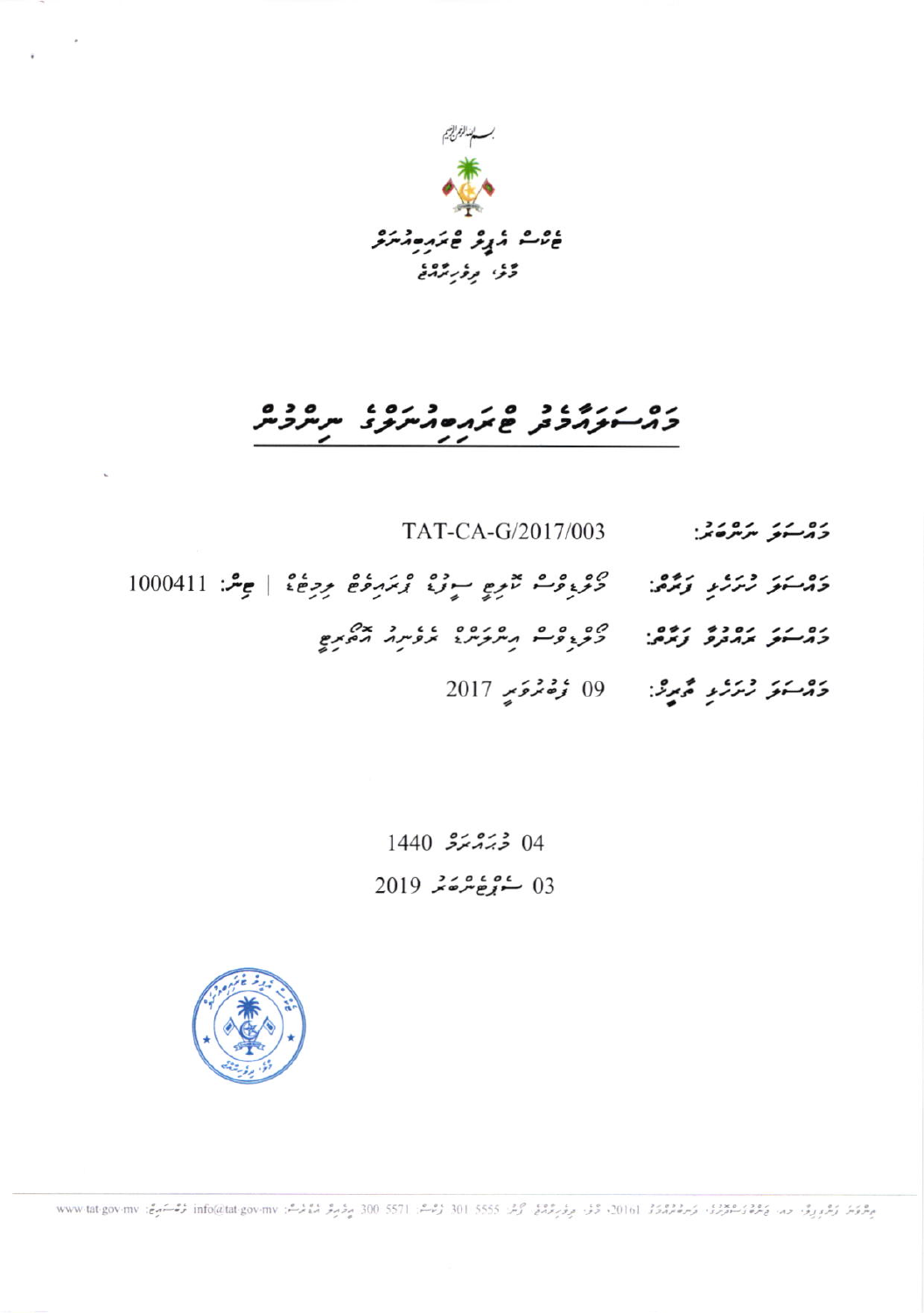## 

| כת אל לין ליתאל ככלתית:  | مورث وهمور مرجوندالله وروعر (والرسوفر خعر خبر محمد والرسوم)                                          |
|--------------------------|------------------------------------------------------------------------------------------------------|
|                          | התניית גיית ז'ות לגבלת                                                                               |
|                          | موژ سو موسره زېږ ته                                                                                  |
|                          |                                                                                                      |
| ذوسو زرار زخمی           | كْثْرْ وْمْتْ تْمْرِيجْ سِوْرْ، زْمَهْ دْوْعْ دِرْعْ، (سْتْرْحَمْهْ: 08/2008)                        |
|                          |                                                                                                      |
| والمسو ريريو أمره ووسولي | הَرِ سَرَرَدٌ A066403، سِنْسٍ הُرُّ سُمْعَ تُرَجَّحٍ سُمْ رُوحٍ رَحِمَ                               |
|                          | הَ صَوْرَاللَّهُ بِرَسَّوْدُ   A092641 بِ عِنْ الْمُرْحَمَّةِ مُسْتَوَجِّعَةٍ مِنْ مِنْ مِنْ مِنْ مِ |
|                          | ג'ציגוני ג' בוקישי, A073237 ישיים יוצב ליפיא ביין נפים בשי                                           |
|                          |                                                                                                      |
| כה אך גובן ניים          | CETSE VERENT KEWS VOTE                                                                               |
|                          |                                                                                                      |
| כת אי אומר נאת תפיית עו  | ۇبروگۇ سونگۇ ئەيرىز، A003526 <sub>ۋ</sub> ىگەھ كە ئ <sup>ې</sup> رىرى <i>ئا</i> رىگە ھۇنىرگ          |
|                          | وَبَرْدُوَثَرِ مَعْ رَّسْرُ، Al56952، نَا إِرْمَعِ ۚ دِيَرْتَاعَ بِهِ، وِيَا ثَوْ سَابِرُوِسْهُ      |
|                          | مُرْسِرَةً. بِرِحْدُ مَنْ A297845 وَبِرْمَعِ وَسُرْحَ بِنَ يَرْوَكُو سَنَرُوْسُ                      |
|                          | 5 قر برَسوڤر، A246610، سوپرمَهر کاناشہ آثروسمبر، بروکٹر سَمروٹ                                       |
|                          |                                                                                                      |
| دوسو رىرىدى ئورى         | $1438$ مُحْمَوْمَ مَعْ                                                                               |
|                          | 09 زخم تھر توپر 2017                                                                                 |
|                          |                                                                                                      |
| ذأر يتو بريرد أورثة      | $1440$ $55.25$ 04                                                                                    |
|                          | $2019$ مَدْرُوْمَتْرَ 2019                                                                           |

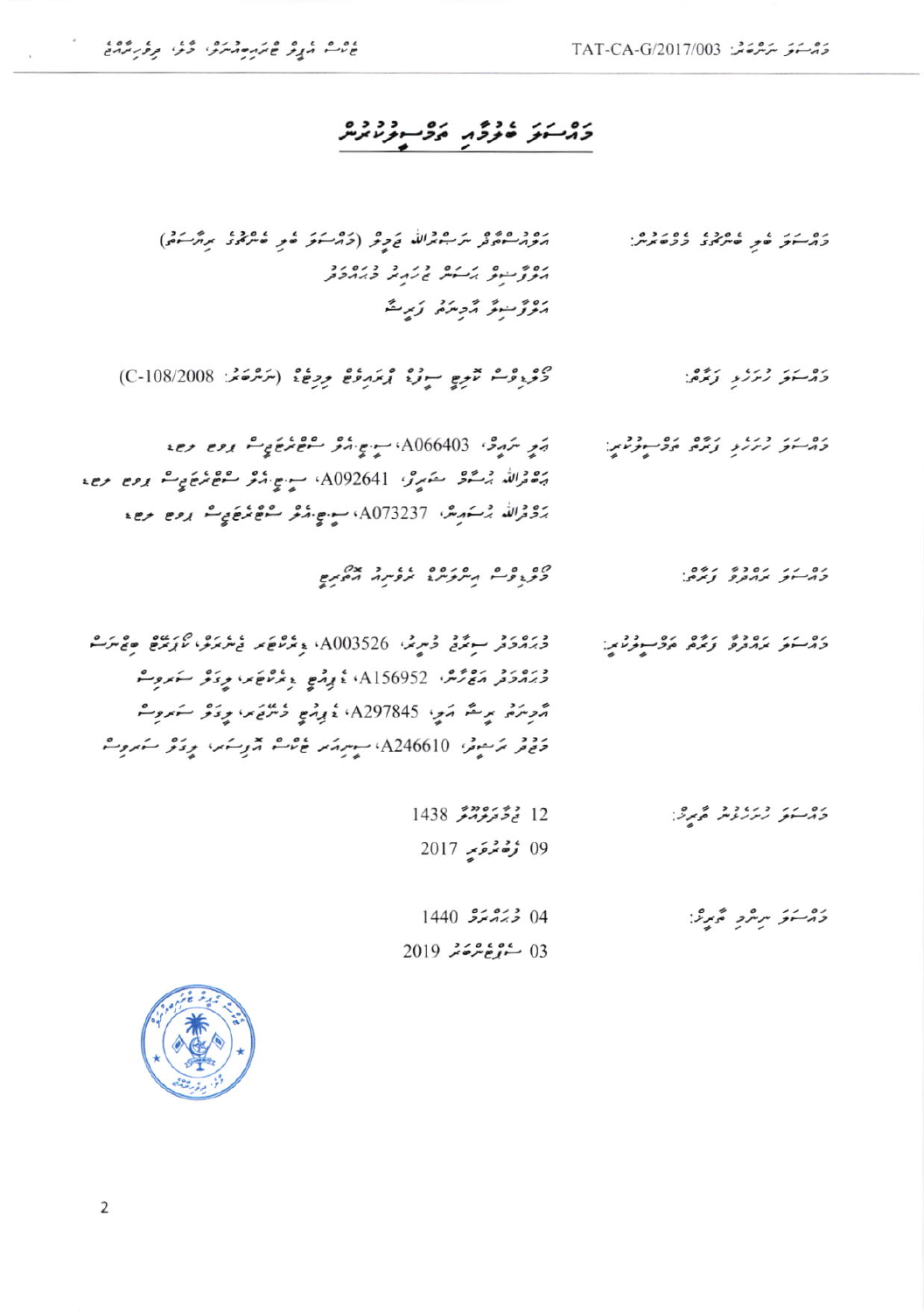## دۇستۇرۇ دۇش

حِيدِ حِمَّدَ سَرَّحْدَ سَرَّحْدَ 1000411/NOTA-GGST/2016/03 التَّرْجِعَةَ مَرْتَ عَامَدَ الْمُسْتَقَ مُسْتَحْدَدُهُ" مَّهْ دِيْرُ مَّتْ يَرْدُعَهُ CP/GST/2016/252 (20 مُرْجُعَة مِدْ 2016) "فِيْتَ مُدْيَ سَعْدِوِسَتَ على مدع بركوع" كم كوروك تموج سورة ومدع ووجة (كوروك تموج سورة) مثر وملائد مُكْرِدٍ وَمِسْمَدَّرٌ مِنْهُ مِنْ 20 مِرْوَدْهُ 2016 دَمِ، كَثَرْ وَفَسْ مُعْرِجٍ سِوْرُوْمٌ رُمَرْدِ مَرْجِسٌ مِّرْ مەھ يەشقىر ئىر ئىر ئىر ئىر ئىر ئىر ئىر ئىر ئىر 2016/75 (29 يەستۇھ ئىر 102) "ئىر ئىر ئىر ئىر ئىر ئىر ئىر ئىر ئى دَم، تَحْشِرْ سَرَسْرَحَمْدِ 10/2011 (دْتَرَكْرُمْ دِيْرْدْهُمْ مْرْدْشْ عْاشْرْ مْرْدْدْدْ تْرْشْرْ) ئى 22 قَسَر دُمْتْرى دْرْشْ سْمْس שני נית בילים אשת כלקברינק נגש נדודים ונים לית עבלהי ל כל פאיג סנננג ונים בית בים קורעית ביני עציר יתיית לוקלתי את ציוונים מתם מונים ופנית הומיתבי שעות יתיית עציר בית د دور برگردی 3/2010 (ع ما دورود برگرمز تومزش) تر 44 کرمز ۲۰۰۶ کردهار و عبر مقدم میرکوکار مر معدم درد دوه عدد در مدرد داد.

## COMPARE ENTRE CONTROL

و دَمْسَتَوَرِدٌ كَوْرِوْسْ تَعْرِجٍ سِوْرٌ إِيمَدِوْعٌ وِرِجْ؟ (رِسْمِ رُمْرُوْنَدُ وَمُدَّوْ) مَّدِ كَوْرِوْسْ رِمْرَمَرْ؟ ללינה האנים (כָת) ל נַתְגֹם לִינֵע בּתְתּגֹוֹה כֹגִי-נֹקוֹל הֹגוֹלִתוֹנוֹת לְנָתֵגֶת נִתְיוֹנָת ورىددومرمى زىرىدوم ومامامرمامى مرمرى ومراس نامام وردداندوما

وْمَهُوَمَوْمَنِ ۚ 09 رُوْمُرُوَمِرِ 2017 وَمِ كَثَرِ وَفَتْ تَمْوِجِ سِوْرٌ وَمَرَدُهُ وَمِنْ الْمَرْوَمُدُ 29/ 220-OA (29 بِمُسْتَوْعَةً 29/ 2016) سِتْرَوْشْ مِسْفَوْمِيْتْرَوْسْتَوْرْعَائِمِ عَاشْرَ مُرِيْرَ عَائِمَ مَسْتَوَتَر زىز ئەز ئەمۇئىتى.

فرقة مَنْ دَمِينْ حِبَّرْ مَرْشْرَةَ مْهْ 2016/GST/2016/252 (2010 مِنْ هُدَّةٌ مِنْ مَدِينٌ سَمَدِينَ مَسْتَمَ غَرْبُ مَّدْعَ سِمْعَةٍ، حِمَّدُ سَمَّرْعَةً مِّدَةً 2016/03 1000411/NOTA-GGST/2016 مُتَّبَعَ مَرَّم

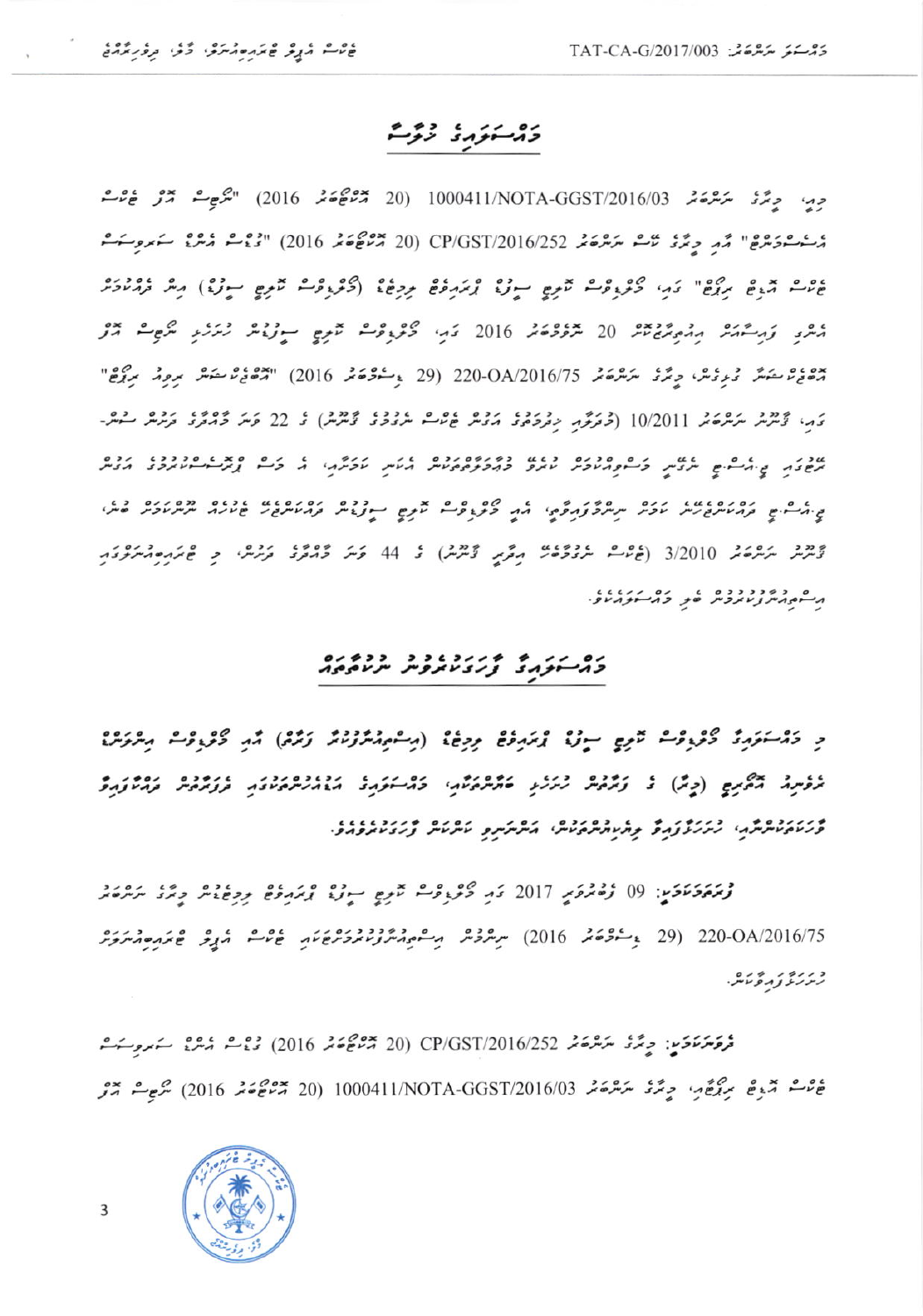ەم ئەس ئەس ئۇيۇم، مەر، جەڭزى سەھ OA/2016/75-220 (29 مەسمۇھەر 2016) مەھمى ئوسىمىر موم ת פים הבנים שפים נפנים נפיל בתלעת.

مِسْ وَسَرَءَ حَبِّ بِهِ صَدَّرْ سَرْحَةَ 1000411/TC/DCS/2017/01 (08 وُصْفَرَى 2017) عَاشَةَ General and concern the community of the contract and a coconcern again ، پېړۍ نامبر.

נות מעלית ובין: כ כל אל היי ואיי ניי גם היכל לבן היי ולי נייני נייני כתבית 1 (200) ככשום כתולת ה ככשש ומאבנים ום ם הות שאתם היוסו וכוכבז שון וסשינת ווו  $: max$ 

دَّيْرْشْ سَرْسْحَةْ 10/2011 (جُعَرَفَهِ مِهْرَجَةٍ حَمَّدَتْ وَمَنْ عَامَتْ سُرْوَدُ وَمَرْشْ) وَ يَحْرَفُوا وَ תתפור ( צו ברמנית נותר צבית לאתוכלת נגבל תב "אותבצה ביתנית נותר אש ביני בל" את ג שימינג 22 פית 2003 נים כם שית-משבת בית יש שיש כנגום וכם ביש ביט בין פתעכבת ה وَسع صرورودور رسرى مسرو زيروم ومسر صوّم، معرض يه مشاه عروم ما دورم معرض عاده גבסונים בג בונגולות ברבגג ב ברבאי בגביה בגולות בינגולות המינית במינות לינגונים.<br>יינגולבית סייק נינגולות ייניוסמפי כ ייניוסמ בגבית נינגולות במיניותיום ומינות למינות פיניוס CARAGO ULIVES CALIN

(ر) ציבונים שתם הנוני נונים נונים לאתית ביאלים וקומולת כאתית האיצות ואת לה دىم زىرە ئىقدىم ئىمبۇشى مەھرىسى ئاھمى ئىس ئىش ئىش 1962/2015 (SP-0962/2015) مىر ئەمبۇرى ئىرى مەد ועי נכית נבית ובין ייתו בין לבוי כלהי כבית הכניינות ולהלית התניינו השניינות כגיו כני גב נשישותכבת נכת כנב גבתי כם נתחיים וכנכת ניתה גב פטותות וכנתי גת פי ל בשנבוסו אבני כולת שלו ובנולכות פילללים לכילם לתם יינות התלייג הסלייות בכב شَعِرَوَ مِنْ شَعْرُوْ مِنْ سَعَمَوْ فَي مَدِينَ وَالْكَلِيمِينَ MQS has agreed to source, supply and process Yellow tuna loins, chunks, steaks, whole fish and other reef fishes (hereinafter referred to as "the